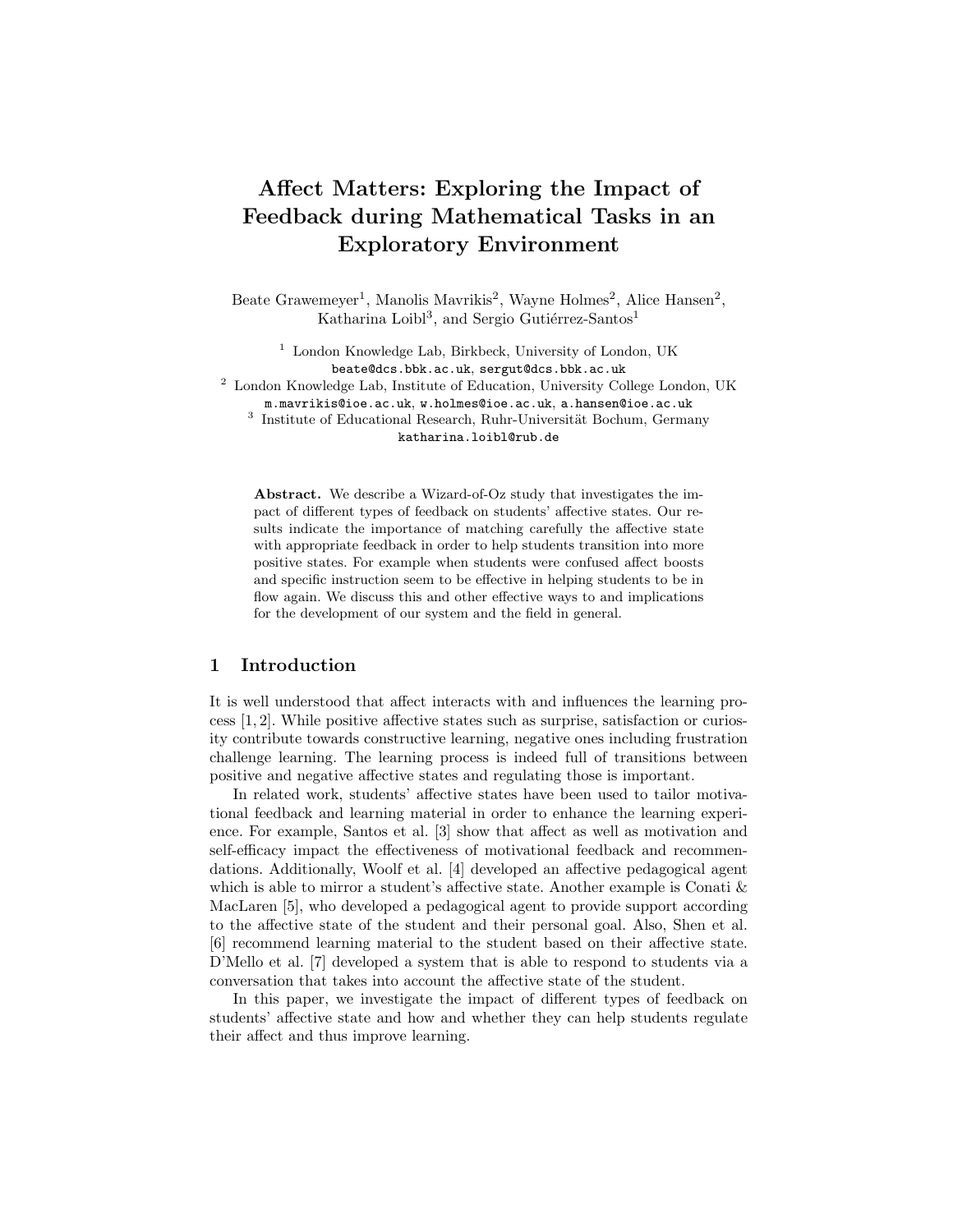### 2 The Wizard-of-Oz study

One of our research aims is to develop intelligent support that enhances the learning experience by taking into account the student's affective state. We were interested in identifying how different feedback types modify affective states. We focus on a subset of affective states identified by Pekrun [8]: flow/enjoyment, surprise, frustration, and boredom. We also add confusion, which has been identified elsewhere as an important affective state during learning [9].

In total, 26 Year-5 (9 to 10-year old) students took part in a Wizard-of-Oz study where students undertook tasks in an exploratory learning environment for fractions (Fractions Lab). Each session lasted on average 20 minutes. More information about the set up of the study can be found in Mavrikis et al. [10].

Wizards followed a script with pre-specified messages to send feedback to the students through the learning platform and deliberately limited their communication capacity in order to simulate the actual system.The different types of feedback that were provided from the wizards to the students as follows:

- AFFECT affect boosts ('You're working really hard! Well done!")
- INSTRUCTION instructive task-dependent feedback ('Use the comparison box to compare your fractions')
- OTHER PROBLEM SOLVING task-dependent feedback ('To add two fractions together, they first need to have the same denominator')
- TALK ALOUD talking aloud ('Remember to talk aloud, what are you thinking?')
- REFLECTION reflecting on task performance and learning ('Why did you change the denominator?')
- TALK MATHEMATICS using particular domain specific mathematics vocabulary ('Can you explain that again using the terms denominator or numerator?')
- TASK SEQUENCE moving to the next taskt ('Well Done. When you are ready, click 'next' for the next task')

We explored these particular types of feedback because the literature suggests they support students in their learning and because they fit our context [10].

From the Wizard-of-Oz study we recorded the students' screen display and their voices. From this data, we annotated affective states (e.g. screen interaction and what the students said) before and after feedback was provided.

#### 3 Results

In total 396 messages were sent to 26 students. The video data in combination with the sound files were analysed independently by three researchers who categorised the affective states of students before and after the feedback messages were provided. Additionally, we used the Baker-Rodrigo Observation Method Protocol (BROMP) and the HART mobile app that facilitates coding of affective states in the classroom [11]. Kappa between the researchers' annotations and the HART data was .71, p<.05.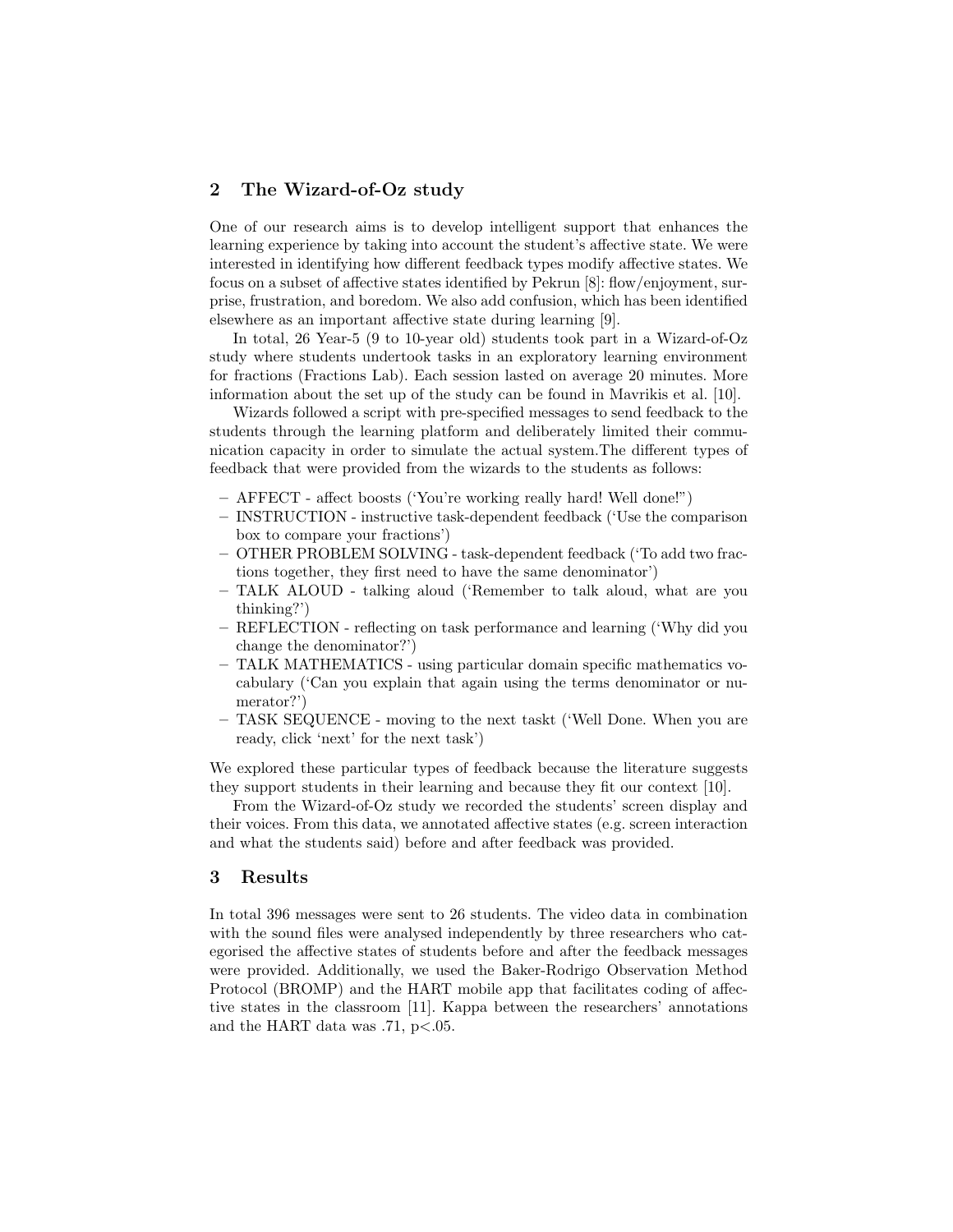The affective states that occurred before the feedback was provided were confusion in 181 cases, flow in 169 cases, frustration in 34 cases, boredom in 9 cases, and surprise in 3 cases. The affective states that occurred after the feedback was sent were flow in 250 cases, confusion in 131 cases, frustration in 10 cases, boredom in 3 cases, and surprise in 2 cases.

In order to investigate whether there was an effect of the feedback on the learning experience, we looked at whether a student's affective state was enhanced (e.g. changed from frustration to confusion or flow) or was worsened (e.g. changed from flow to frustration or confusion). As the data is categorical [12], we apply chi-square tests to investigate statistical significant differences.

When students were in flow, there was no significant difference between the feedback types on whether the affective state stayed in the same flow state  $(X^2(6,$  $N=169$  = 4.31, p>.05) or worsened  $(X^2(6, N=169) = 4.89, p>0.05)$ .

When students were **confused**, there was a significant effect of the feedback type on whether students' affective state was enhanced into a flow state  $(X^2(6,$  $N=181$ ) = 13.65, p<.05). The most effective feedback types were affect boosts with  $68\%$  of the cases, followed by guidance feedback with  $67\%$ , and task sequence prompts with 63%. Reflective prompts resulted in a flow state in 48% of the cases, talk aloud prompts 38%, and problem solving support with 34%. Talk math prompts were the least effective with only 25% of the cases. There was no significant association between the feedback type and whether the affective state worsened  $(X^2(6, N=181) = 4.65, p > 0.05)$ .

There was not sufficient data available when students were frustrated, nor when they were **bored**, or **surprised** to run a statistical test across the different affective states and feedback types.

#### 4 Discussion and Conclusion

Our results confirm related research on the role of feedback in enhancing students' affective states, and allow us to tease apart the impact of the various feedback types on the students' affective state.

When students were in flow there was no significant difference between the feedback types on whether or not the affective state stayed the same or worsened. This suggests that, when students are in flow, challenging feedback can be provided without negative implications.

However, when students were confused there was a difference between the feedback types on whether the affective state was enhanced, stayed the same or worsened. The feedback types that most effectively moved the student out of a confusion state were affect boosts, instruction, and task sequence. When they were struggling to overcome problems, affect boosts appeared to encourage some students to redouble their efforts without the need for task specific support. We can hypothesise that this enabled students to self-regulate their affect and move forward. As expected, instructive feedback appears to have given the students the next steps that they needed, whereas other problem solving was less successful. Other problem solving feedback seems to have led students to be more confused because of the increased cognitive load to understand the hint or the question